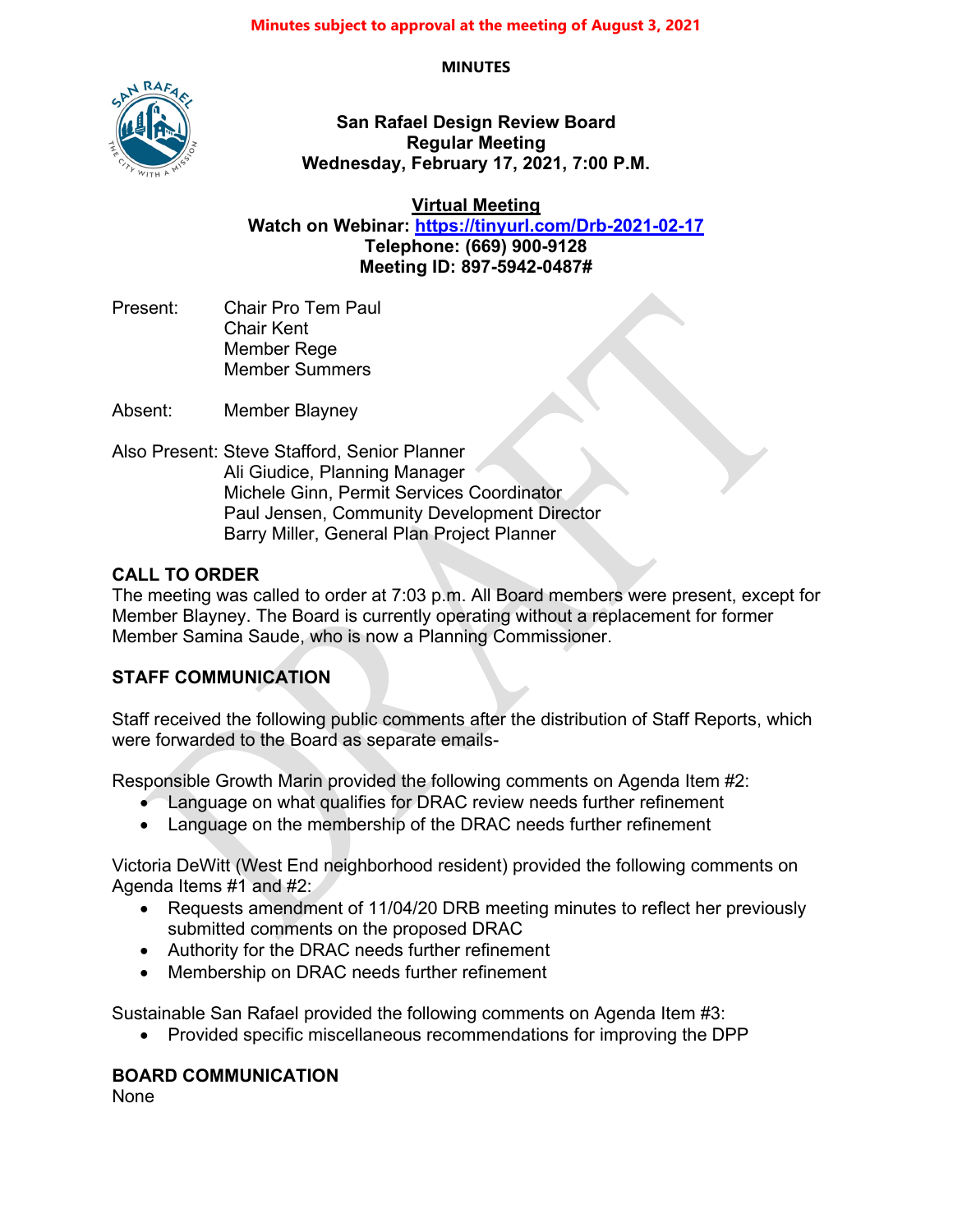## **PUBLIC NOTIFICATION OF MEETING PROCEDURES**

Chair Pro Tem Paul invited Senior Planner Steve Stafford who informed the community that members of the public would provide public comment either on the telephone or through Zoom. He explained the process for community participation on the telephone and Zoom.

Chair Pro Tem Paul reviewed the procedures for the meeting.

#### **CONSENT CALENDAR**

1. **Approval of the Design Review Board Meeting Minutes of November 4, 2020** *Recommended Action – Approve as submitted*

Staff withdraws November 4, 2020 meeting minutes to allow staff to improve the record.

#### **DISCUSSION ITEM**

2. **Report on Possible Changes to Design Review Board Structure and Processes** Review and solicit feedback on proposed pilot program creating a Design Review Advisory Committee (DRAC) Project Planners: Paul Jensen and Ali Giudice *Recommended Action – Accept report and provide feedback to staff*

Alicia Giudice, Planning Manager presented the Staff Report.

Staff responded to questions from the Board members.

#### **Correspondence in real-time on telephone or Zoom:**

Jay Hubert, President of Dominican Neighborhood Association, Victoria DeWitt, Shirley Fischer, Terra Linda Homeowners Association, Kate Powers, Grace Geraghty, Claire **Halenbeck** 

Staff responded to public comment.

Staff responded to further questions from the Board members.

No vote taken, only feedback requested. Board provided the following comments:

- The membership of the DRAC should be increased from two DRB members to three DRB members
- The public should be included in the DRAC process
- A flowchart clearly showing those projects, which would go to the DRAC and which would go to the full DRB would be helpful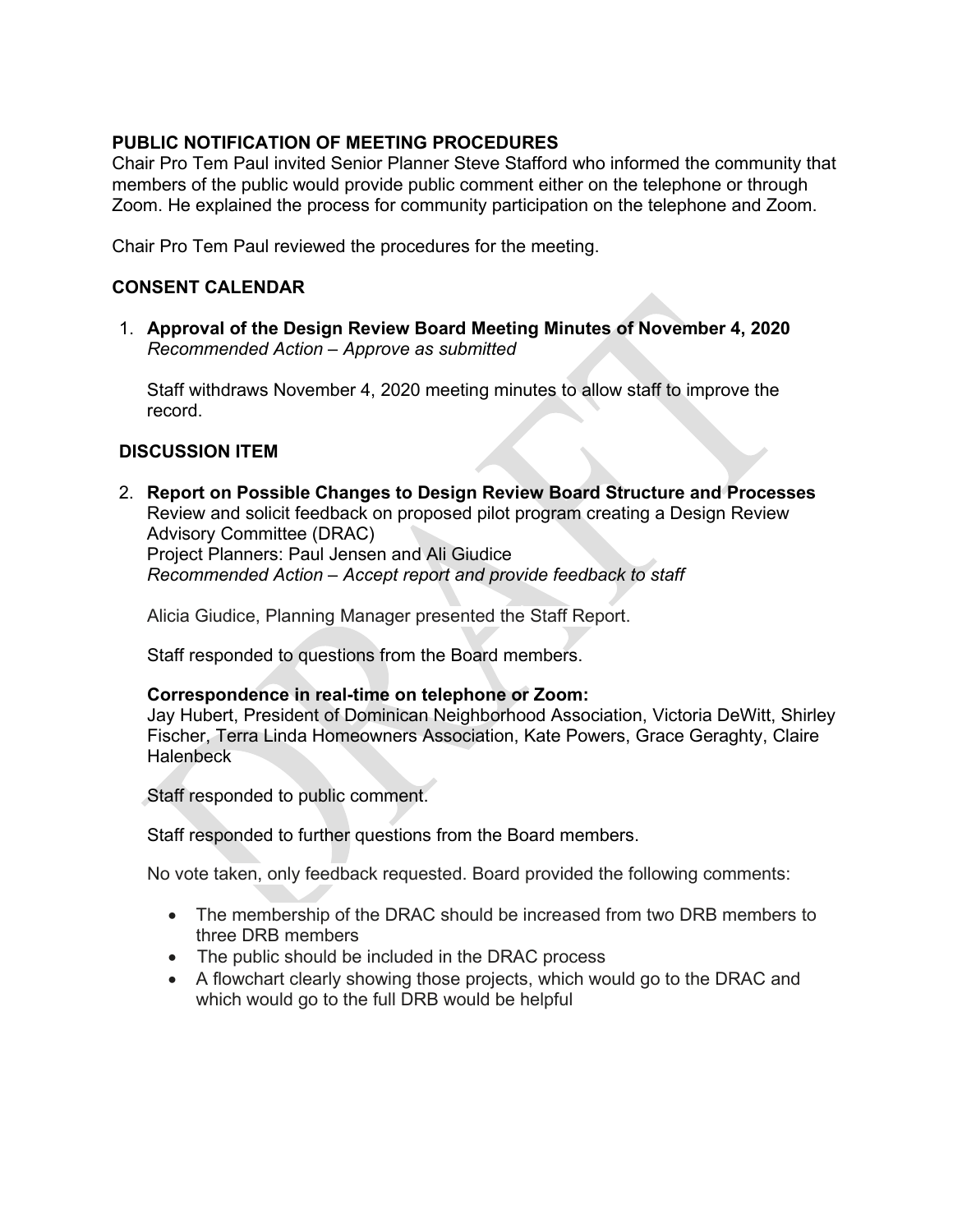#### **PUBLIC HEARING**

#### 3. **Draft Downtown San Rafael Precise Plan**

The Design Review Board (DRB) will hold a public hearing on the Draft Downtown Precise Plan, including the Draft Form Based Code (FBC). The purpose of the hearing is to update the DRB on the proposed Plan and FBC and provide an opportunity for comments from DRB members and the public. Case Nos.: GPA16-001 & P16-013 Project Planner: Barry Miller

*Recommended Action – Accept report*

Ali Giudice, Planning Manager introduced Stefan Pellegrini, Opticos Design who presented the Staff Report.

Staff responded to questions from the Board members.

## **Correspondence in real-time on telephone or Zoom:**

Kate Powers, Binky, Brad Sears, Claire Halenbeck

Staff responded to further questions from the Board members.

No vote taken, only feedback requested. Board provided the following comments:

The form-based code approach to site development makes sense in the Downtown. More attention should be given to areas susceptible to projected sea level rise. Concern expressed with proposed increased building heights at the 'bookends' to West End Village neighborhood of Downtown, at the westernmost borders (convergence of Fourth and Second Streets) and the easternmost borders (Fourth and E Streets). The Board believes the West End Village neighborhood is a transition area, which should have lower building heights. Concern expressed with proposed increased building heights adjacent to U.S. Highway 101 and the potential result of a wall of building and loss of views of Downtown and surrounding hills. Concern that taller buildings will result in reduced solar access along Downtown streets and request solar studies to ensure the pedestrian experience is not impacted.

## **OTHER AGENDA ITEM**

#### 4. **Annual Meeting of Design Review Board**

Preparation in advance of Annual Meeting of Design Review Board to include: a) Distribution of Design Review Board "Rules of Order" for review before annual meeting; and b) Election of Officers for 2021 Design Review Board meetings. Project Planner: Steve Stafford *Recommended Action – Accept report*

Steve Stafford presented the Staff Report.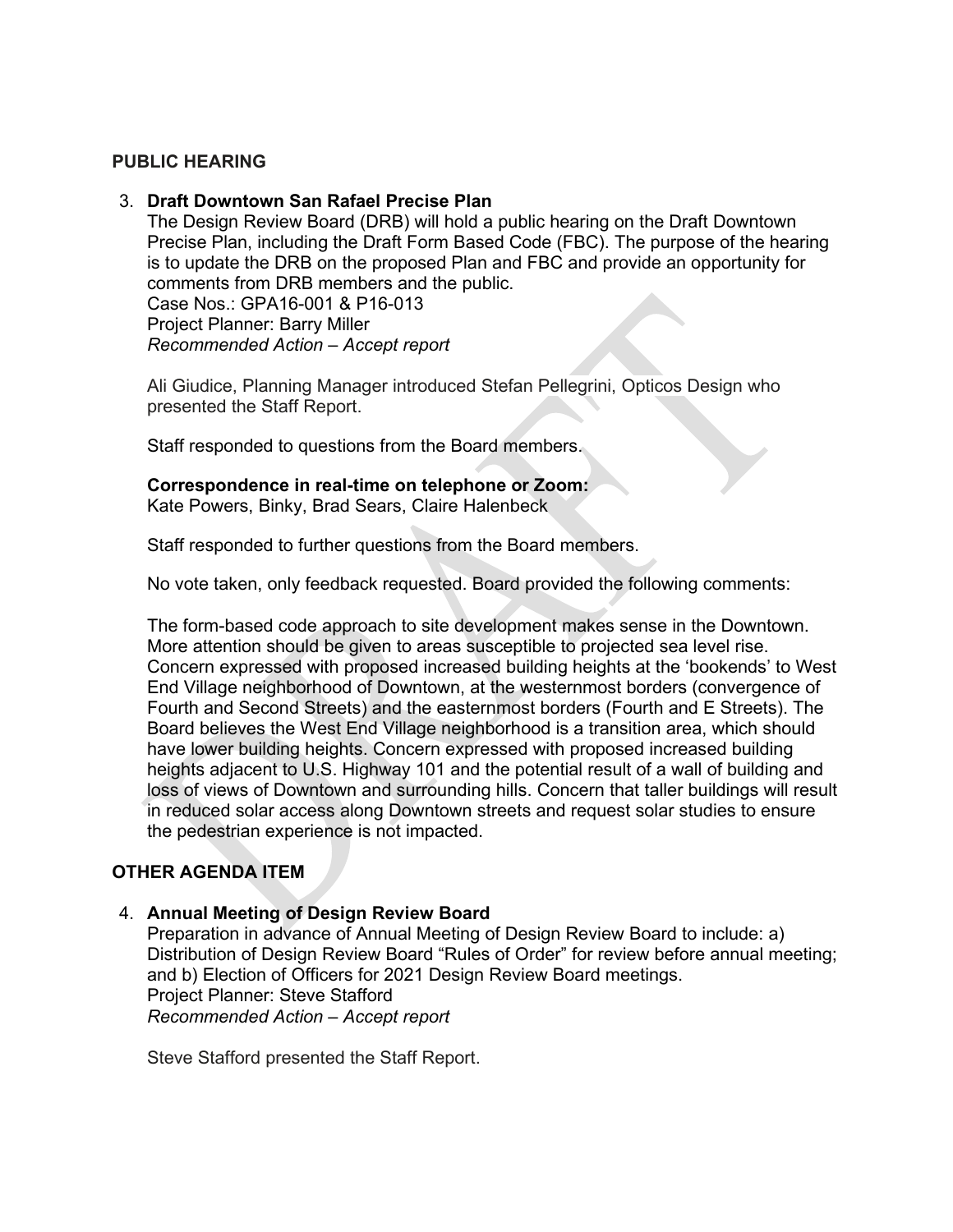Member Summers moved and Member Kent seconded to adopt the existing Rules of Order as presented in the Staff Report.

AYES: Members: Kent, Rege, Summers & Chair Pro Tem Paul NOES: Members: None ABSENT: Members: Blayney ABSTAIN: Members: None

Motion carried 4-0-1

*Adopted the existing Rules of Order as presented in the Staff Report*

Member Summers moved and Member Kent seconded to elect Vice Chair Paul to Chair and Member Rege to Vice Chair

 $\blacksquare$ 

AYES: Members: Kent, Rege, Summers & Chair Pro Tem Paul NOES: Members: None ABSENT: Members: Blayney ABSTAIN: Members: None

Motion carried 4-0-1

*Elected Vice Chair Paul to Chair and Member Rege to Vice Chair*

#### **ADJOURNMENT:**

Chair Pro Tem Paul adjourned the meeting at 9:49 p.m.

\_\_\_\_\_\_\_\_\_\_\_\_\_\_\_\_\_\_\_\_\_\_\_\_\_\_\_ LINDSAY LARA, City Clerk

APPROVED THIS \_\_\_\_\_DAY OF\_\_\_\_\_\_\_\_\_\_\_\_, 2021

Jeff Kent, Chair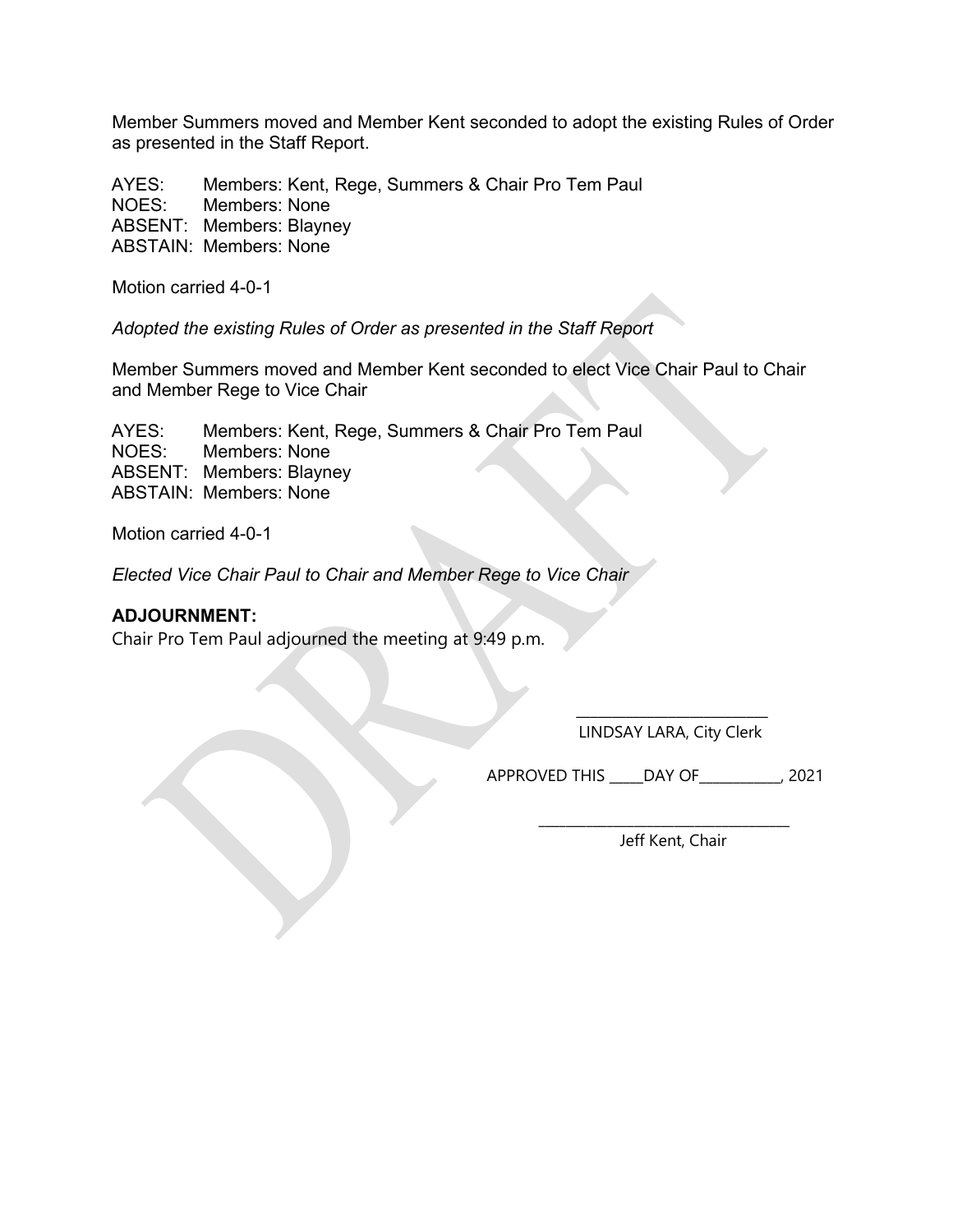**MINUTES**



**San Rafael Design Review Board Regular Meeting Tuesday, May 4, 2021, 7:00 P.M.**

**Virtual Meeting Watch on Webinar: <https://tinyurl.com/DRB-2021-05-04> Telephone: (669) 900-9128 Meeting ID: 897-5606-9694#**

Present: Chair Paul Member Kent Vice Chair Rege Member Summers

Absent: Member Blayney

Also Present: Steve Stafford, Senior Planner Dave Hogan, Contract Planner

#### **CALL TO ORDER**

The meeting was called to order at 7:03 p.m. All current Board members were present, except for Member Donald Blayney.

Staff requested to continue the review of both discussion items on the Agenda tonight to a date certain of Tuesday, May 18, 2021.

Member Kent moved and Member Summers seconded to continue this meeting to the next scheduled Design Review Board meeting to be held on Tuesday, May 18, 2021.

AYES: Members: Kent, Rege, Summers & Chair Paul NOES: Members: None ABSENT: Members: Blayney ABSTAIN: Members: None

Motion carried 4-0-1

*Meeting continued to Tuesday, May 18, 2021*

#### **DISCUSSION ITEMS**

#### 1. **33/41 Ross Street Terrace**

Request for a Lot Line Adjustment for property line adjustment, Exception, and Environmental and Design Review Permits to allow: (1) Construction of a 2,842 squarefoot, single-family residence on vacant hillside Lot 59; (2) Construction of a 2,885 square foot residence on vacant hillside Lot 60; and (3) Construction of a two lane access driveway approximately 480 feet in length within the undeveloped Ross Street Terrace right-of-way; APN: 012-141-59 and 012-141-60; Single-family Residential (R7.5) District; Coby Freidman, applicant. File No(s).: LLA19-008/ED19-090/ED19- 091/EX20-006.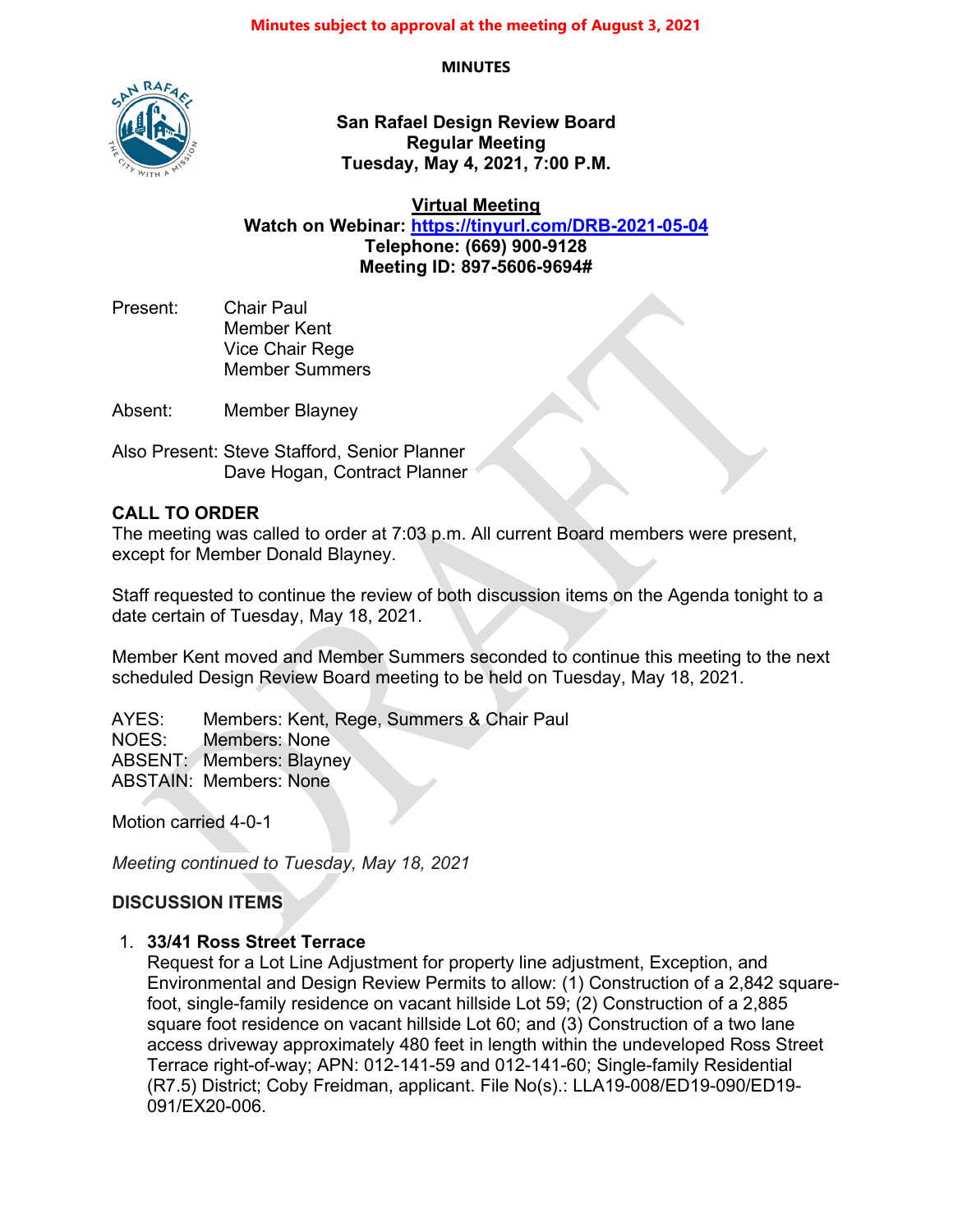Project Planners: Dave Hogan and Ali Giudice *Recommended Action – Review and recommend approval of site and building design*

## 2. **800 Mission Ave. ("Aegis Living San Rafael")**

Request Request amendment of Use Permit and an Environmental and Design Review Permit approvals to allow a 11' 2" height bonus for a previously approved senior assisted living and memory care facility on two vacant Downtown parcels with 29,885 sq. ft. of combined area. Amendment of the approvals would increase the height of the building from 36' to 47' 2" and increase the unit count from 77 suites to 106 suites. The remainder of the approved site and building design would remain unchanged; APNS: 011-184-08 & -09; Multifamily Residential – High Density (HR1) District Zone; Geoff Forner, Applicant; ASC San Rafael LLC, Owner; File No(s).: UP21-006/ED21-022; Downtown Neighborhood.

Project Planners: Steve Stafford *Recommended Action – Review and recommend approval of site and building design*

 $\mathcal{L}=\mathcal{L}=\mathcal{L}=\mathcal{L}=\mathcal{L}=\mathcal{L}=\mathcal{L}=\mathcal{L}=\mathcal{L}=\mathcal{L}=\mathcal{L}=\mathcal{L}=\mathcal{L}=\mathcal{L}=\mathcal{L}=\mathcal{L}=\mathcal{L}=\mathcal{L}=\mathcal{L}=\mathcal{L}=\mathcal{L}=\mathcal{L}=\mathcal{L}=\mathcal{L}=\mathcal{L}=\mathcal{L}=\mathcal{L}=\mathcal{L}=\mathcal{L}=\mathcal{L}=\mathcal{L}=\mathcal{L}=\mathcal{L}=\mathcal{L}=\mathcal{L}=\mathcal{L}=\mathcal{$ 

#### **ADJOURNMENT:**

Chair Paul adjourned the meeting at 7:18 p.m.

 $\overline{\phantom{a}}$  , where  $\overline{\phantom{a}}$ LINDSAY LARA, City Clerk

APPROVED THIS \_\_\_\_\_DAY OF\_\_\_\_\_\_\_\_\_\_\_\_, 2021

Larry Paul, Chair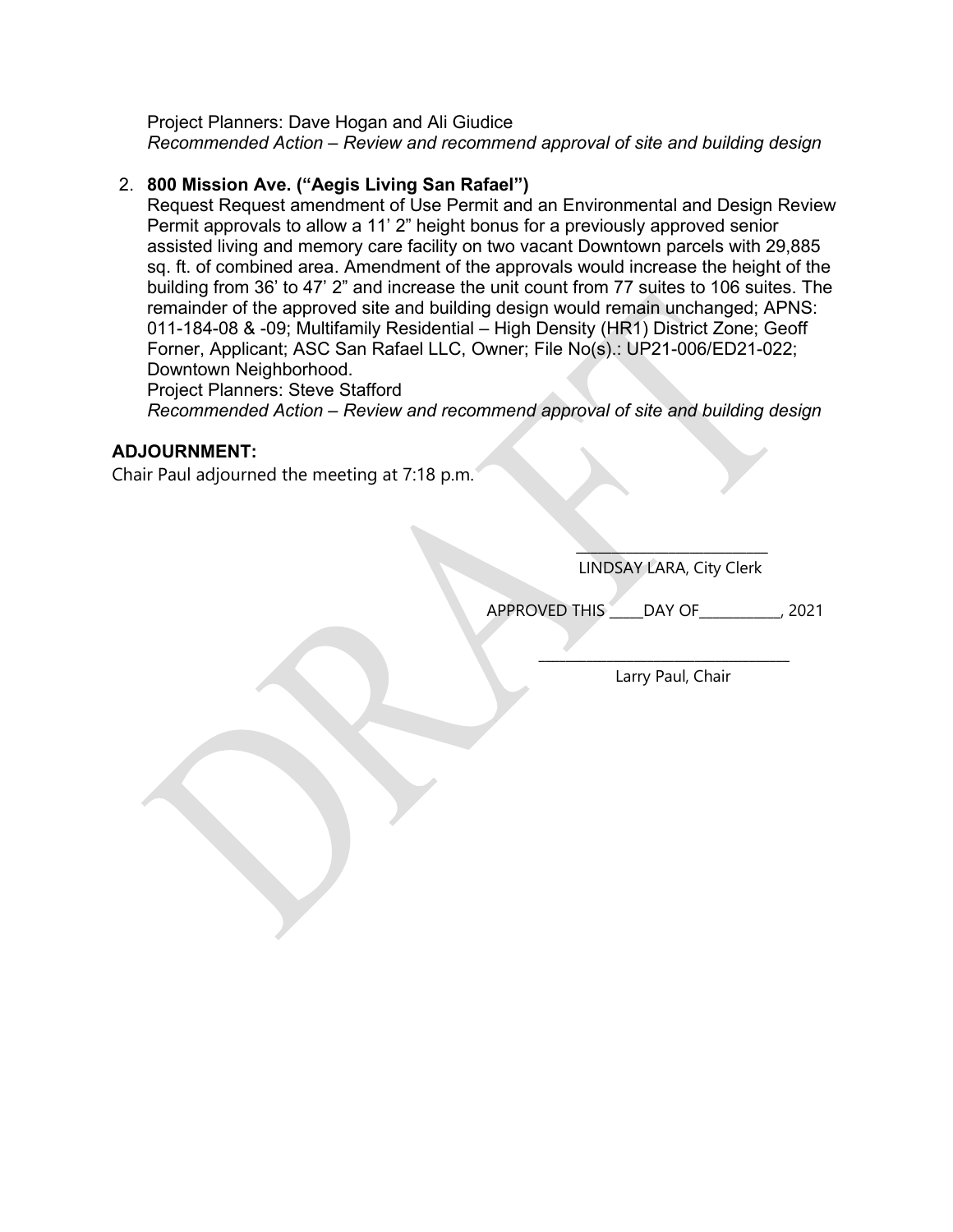## **MINUTES**



**San Rafael Design Review Board Regular Meeting Tuesday, June 8, 2021, 7:00 P.M.**

**Virtual Meeting**

**Watch on Webinar: <https://tinyurl.com/drb-2021-6-8> Telephone: (669) 900-9128 ID: 847-5414-6598#**

Present: Chair Paul Member Blayney Vice Chair Rege Member Summers Planning Commission Liaison Prevatali

Absent: Member Kent

Also Present: Shawna Brekke-Read, Interim Planning Manager Steve Stafford, Senior Planner Michele Ginn, Permit Services Coordinator Krystle Rizzi, Project Planner Dave Hogan, Project Planner

## **CALL TO ORDER**

The meeting was called to order at 7:01 p.m. All board members were present, except for Member Kent.

## **STAFF COMMUNICATION**

• Change to Consent Calendar – Minutes of February 17, 2021 and May 4, 2021 were removed from the Consent Calendar due to the absence of Member Kent

• Shawna Brekke-Read was introduced as the Interim Planning Manager/DRB Staff Liaison

• Progress update provided to Design Review Board on the General Plan 2040, Downtown Precise Plan and Final Environmental Impact Review

## **BOARD COMMUNICATION**

**•** No plans for in-person Design Review Board meetings at this time

• Chair Paul proposed to change the order of the Agenda items to put last Discussion Item (16 De Luca Place) to be heard as the first Discussion Item. Member Summers agreed, but also announced that he would recuse himself from this item, since it involves his office

AYES: Members: Blayney, Rege, Summers & Chair Paul NOES: Members: None ABSENT: Members: Kent ABSTAIN: Members: None

Motion carried 4-0-1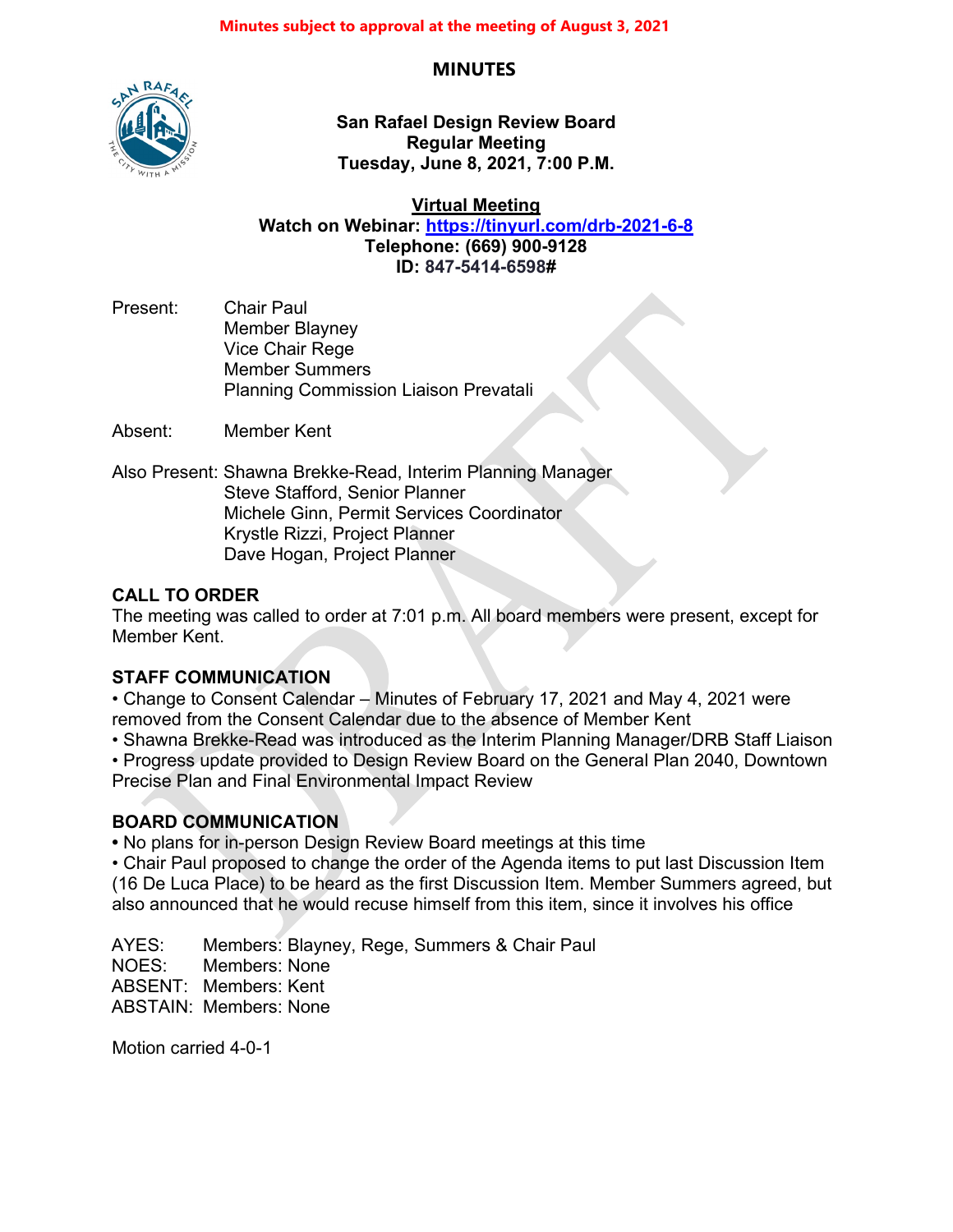#### **PUBLIC NOTIFICATION OF MEETING PROCEDURES**

Chair Paul invited Interim Planning Manager Shawna Brekke-Read who informed the community that members of the public would provide public comment either on the telephone or through Zoom. She explained the process for community participation on the telephone and Zoom.

Chair Paul reviewed the procedures for the meeting.

#### **CONSENT CALENDAR**

During Staff Communication, the Minutes of February 17, 2021 and May 4, 2021 were removed from the Consent Calendar due to the absence of Member Kent.

Member Summers moved and Member Rege seconded to approve the Consent Calendar.

#### 1. **Approval of the Design Review Board Meeting Minutes of November 4, 2020** *Approved as submitted*

AYES: Members: Blayney, Rege, Summers & Chair Paul NOES: Members: None ABSENT: Members: Kent ABSTAIN: Members: None

Motion carried 4-0-1

#### **DISCUSSION ITEMS**

#### 2. **16 De Luca Place**

Request for Conceptual Design Review to demolish an existing one-story industrial building and construct a new two-story, 7,774 square foot building. The building will contain primarily storage/factory spaces with ancillary office space not exceeding 25 percent of the overall building square footage.; APN: 013-081-04; Industrial (I), Zoning District; Mark and Kathleen Barger, Owner; Stewart Summers, SKS Architects, Applicant; File No.: CDR21-001 Project Planners: Krystle Rizzi

During Board Communication, this item was moved to be heard as the first Discussion Item, rather than remain as the third Discussion Item.

Member Summers recused himself from this Item since it involves his office. He left the meeting before this Item at 7:12 p.m.

Krystle Rizzi, Project Planner presented the Staff Report.

Staff responded to questions from the Members.

Applicant Steve Murch gave a presentation.

Applicant responded to questions from the Members.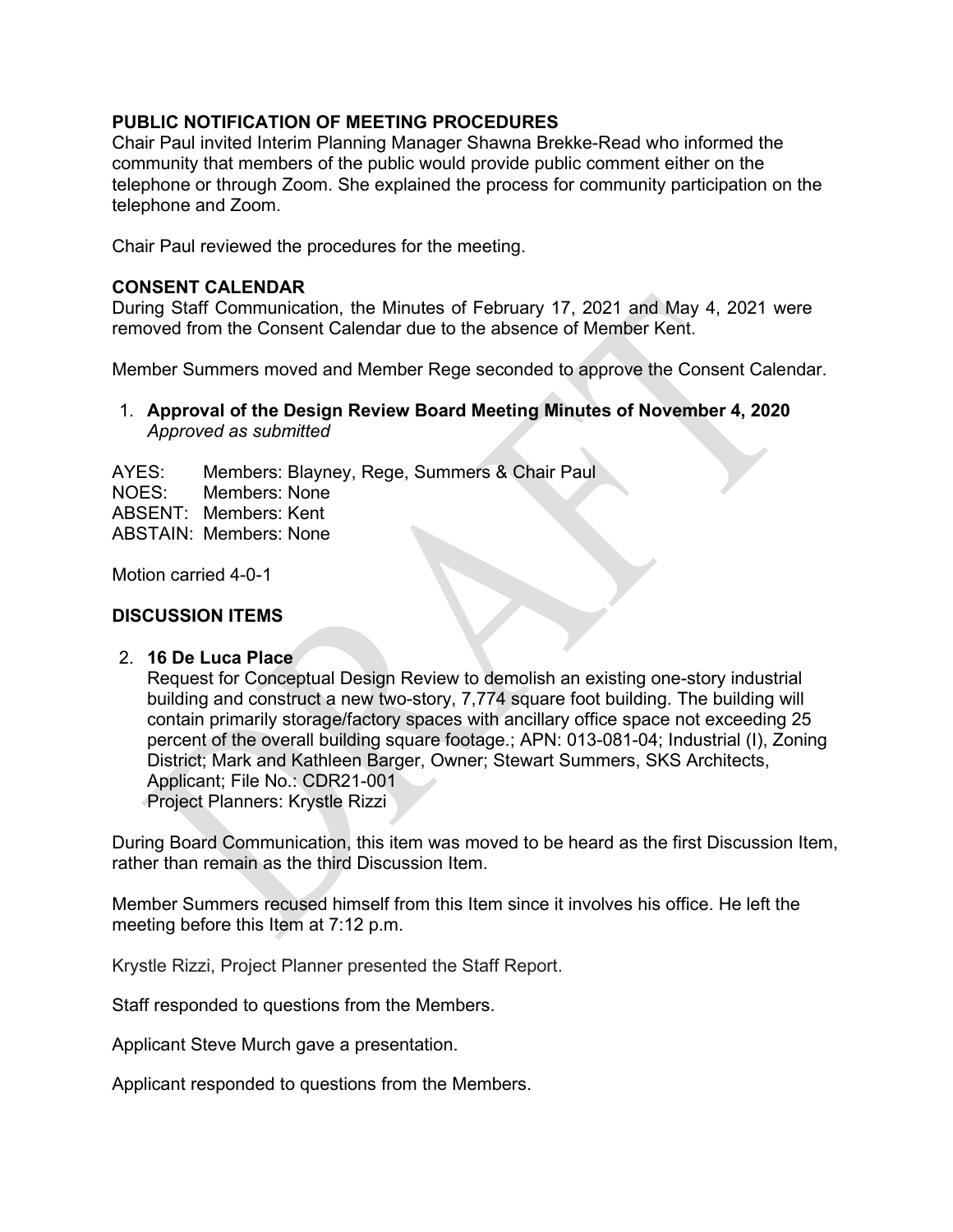Chair Paul invited public comment; however, there was none.

Members provided feedback including:

- Question regarding ADA parking and clarification on the use
- No issue with colors and materials
- Window awnings on different elevations could use reworking
- Consider skylights

• Landscaping concerns, discussion of vertical landscaping, introduce more to bring it up to 10%, eliminate a parking space in front for landscaping?

- Concerns on the number of containers on site
- Siding and awnings could improve the design if done right

• Building location shift due to use continuing on the neighboring lot, Allied Heating owns both sites

• Primary use is factory

Member Summers returned to the meeting after this item at 7:52 p.m.

## 3. **33/41 Ross Street Terrace**

Request for a Lot Line Adjustment for property line adjustment, Exception, and Environmental and Design Review Permits to allow: (1) Construction of a 2,842 squarefoot, single-family residence on vacant hillside Lot 59; (2) Construction of a 2,885 square foot residence on vacant hillside Lot 60; and (3) Construction of a two lane access driveway approximately 480 feet in length within the undeveloped Ross Street Terrace right-of-way; APN: 012-141-59 and 012-141-60; Single-family Residential (R7.5) District; Coby Freidman, applicant. File No(s).: LLA19-008/ED19-090/ED19- 091/EX20-006.

Project Planner: Dave Hogan

Dave Hogan, Project Planner presented the Staff Report.

Staff responded to questions from the Members.

Applicant Steve Carter gave a presentation.

Applicant responded to questions from the Members.

Chair Paul invited public comment.

## **Correspondence in real-time on telephone or Zoom:**

Len Rifkind, Amy and Joe Likover, Valerie Wells, Katie Chamberlin, Victor Kunin, Dan Hughes, Jonathan Toste, Jessica Yarnall Loarie, Katherine Foehr, Susan Miltner and Marco Berti, Jonathan Steel, Emily Foehr, Jeanne and David Campbell, Leslie Burnside, Katherine Foehr, Padmarao, Bryan, Melinda Benedict, Peter Marks

Members provided feedback.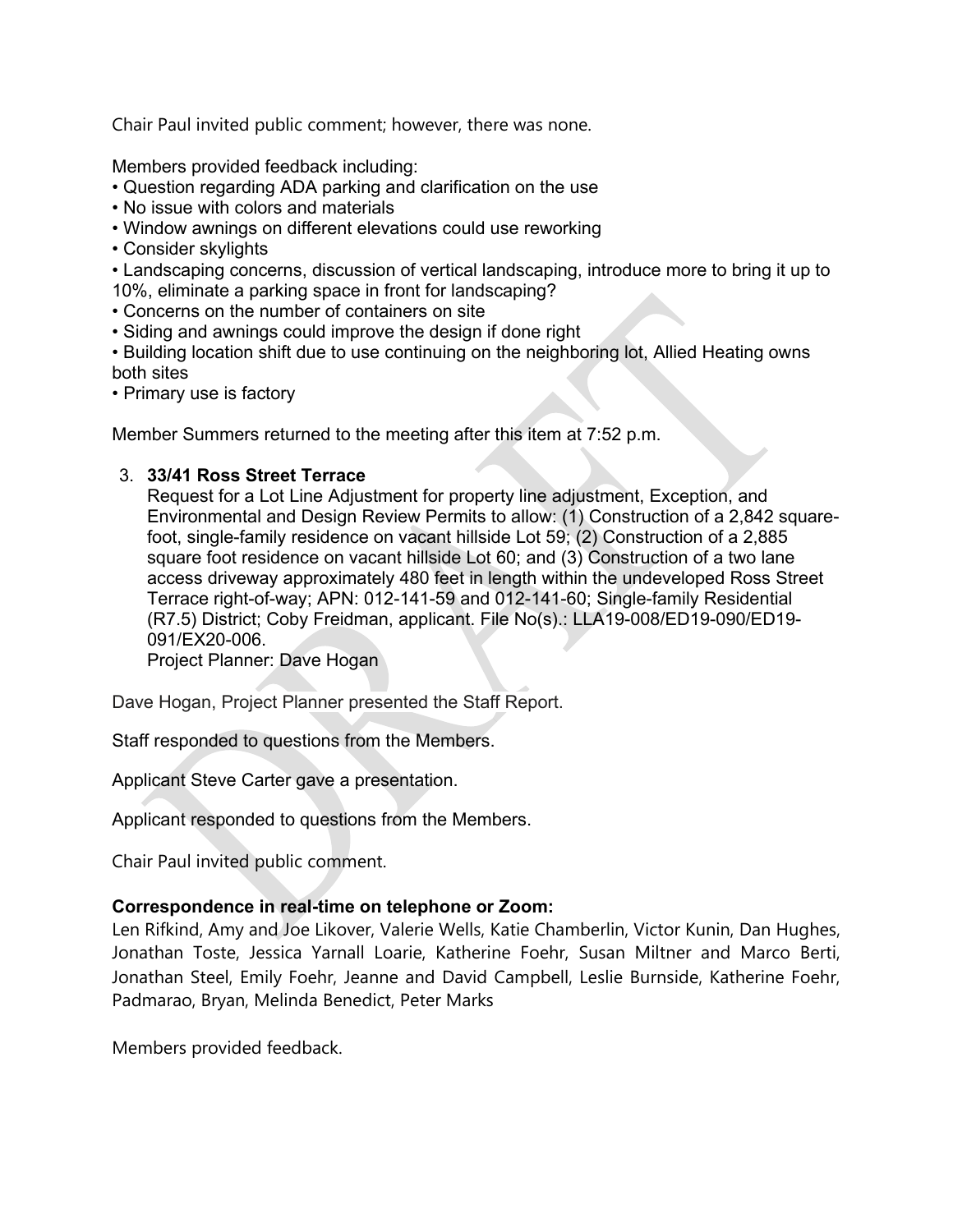Interim Planning Manager Shawna Brekke-Read summarized the Members' feedback:

• General consensus that the number of parking spaces needs to be increased to meet the two guests spaces on each individual site

• Explore ways to reduce the massing or appearance of the walls, either through landscaping or some other height reduction

• The applicant to explore ways to reduce the overall use of the sight with pervious surface and explore either impervious surfaces if it's acceptable with the Fire Department for the access area, as well as, possibly with the driveway

• Access, in general, acknowledged as the biggest issue, also identified that the property owner has the right to construct homes on the individual lots

• Mixture of comments about the natural state - On one hand there is the sentiment that the natural state requirement is antiquated, and on the other hand, that the amount of natural state that's retained could be increased

• Consensus that the Fire Department and City Staff provides the information regarding safety, and if the Fire Department believes that they can make it up Ross that there is a trust in that recommendation

• Comments about looking for judicious ways to prune the size of the house and entry and find ways to soften the appearance of the house and the retaining wall and also to increase the amount of space that is left in some sort of landscaped fashion

• Comment related to elevations for the second level, terraces and looking for ways to provide access to the landscaping and the first level

Member Blayney moved and Member Summers seconded to continue this item.

AYES: Members: Blayney, Rege, Summers & Chair Paul NOES: Members: None ABSENT: Members: Kent ABSTAIN: Members: None

Motion carried 4-0-1

*Item continued*

## **BREAK: 9:55 p.m. to 10:00 p.m.**

## 4. **800 Mission Ave. ("Aegis Living San Rafael")**

Request amendment of Use Permit and an Environmental and Design Review Permit approvals to allow a 11' 2" height bonus for a previously approved senior assisted living and memory care facility on two vacant Downtown parcels with 29,885 sq. ft. of combined area. Amendment of the approvals would increase the height of the building from 36' to 47' 2" and increase the unit count from 77 suites to 106 suites. The remainder of the approved site and building design would remain unchanged; APNS: 011-184-08 & -09; Multifamily Residential – High Density (HR1) District Zone; Geoff Forner, Applicant; ASC San Rafael LLC, Owner; Downtown Neighborhood. Project Planners: Steve Stafford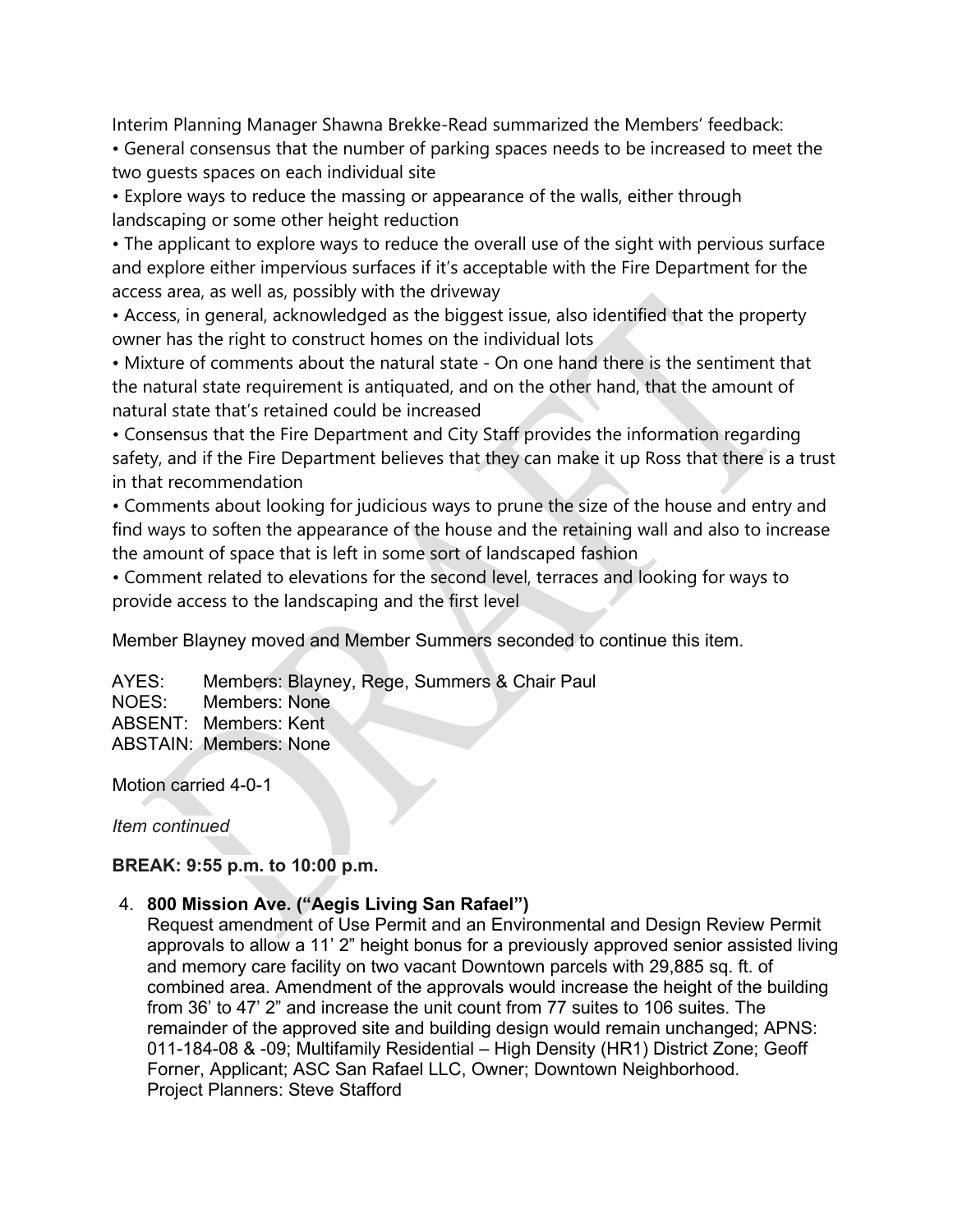Steve Stafford, Senior Planner presented the Staff Report.

Staff responded to questions from the Members.

Applicant Geoff Forner and Architect Laurie Linville-Gregston gave a presentation.

Applicant responded to questions from the Members.

Chair Paul invited public comment.

#### **Correspondence in real-time on telephone or Zoom:**

Eric Holm, Nina Lilienthal-Murphy, Name withheld, Name withheld, Name withheld, Name withheld, Name withheld, Name withheld, Ross Dryer, Name withheld

Applicant responded to questions from the Members.

Members provided feedback.

Interim Planning Manager Shawna Brekke-Read summarized the Members' feedback:

• General consensus that the original design met with the Design Review Board's expectations and hit the California Mission style, and that adding the level significantly degrades the California Mission style

- Scale and massing has lost its appeal and character
- Height bonus might be possible, but not necessarily on the whole floor
- The elimination of the towers through an administrative approval was a disappointment previously with eliminating a tower – there is a general agreement of adding the towers back in, but they need to stand proud of the mission walls
- Question about what the height bonus means now and in the future
- General direction to do some stepping back and some articulation if indeed a floor is added
- Comment regarding the loss of the roof deck is disappointing
- Comments regarding whether parking is adequate

Applicant provided comments.

Members provided comments.

Member Blayney moved and Member Summers seconded to continue this item.

AYES: Members: Blayney, Rege, Summers & Chair Paul NOES: Members: None ABSENT: Members: Kent ABSTAIN: Members: None

Motion carried 4-0-1